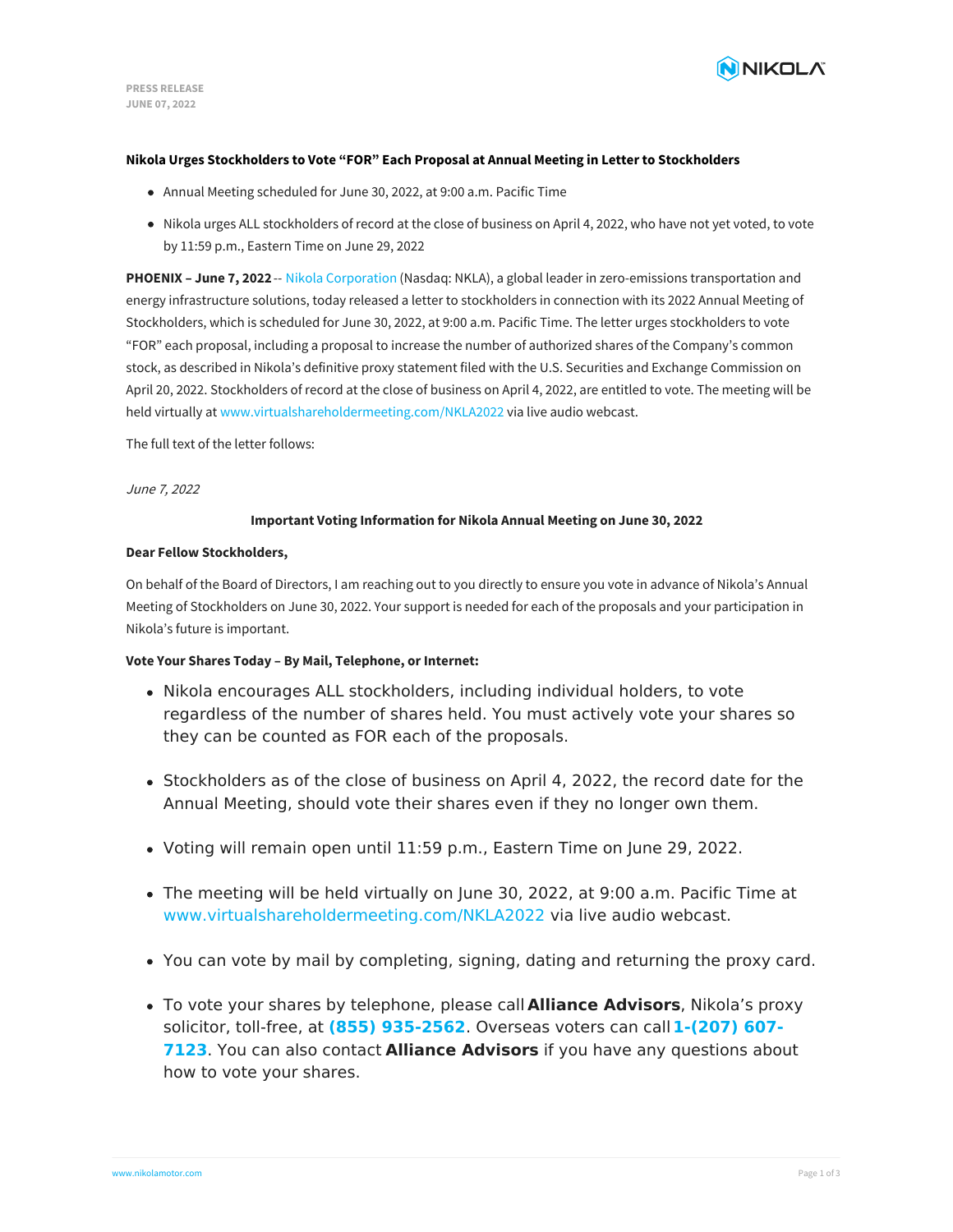- Retail investors, including individual stockholders who purchased shares through app-based brokers, should call the above numbers to ensure their vote counts.
- Internet voting platforms are open for voting. If you hold shares in "street name," you may vote by internet by following the instructions provided by your broker, bank or other nominee. You can vote online through a service provided by your broker by going to [www.proxyvote.com](http://www.proxyvote.com). Before visiting the above websites, please make sure you have your control number, which has been shared with this mailing and has accompanied this distribution.
- If you have already submitted your vote, no further action is required.

After adjourning our annual meeting on June 1, 2022, Nikola had received the necessary number of votes from stockholders to approve Proposals 1, 3, and 4. These proposals were related to election of directors, a non-binding advisory vote on compensation of named executive officers, and ratification of our independent registered public accounting firm. As for Proposal 2, approximately 64% of shares voted were in favor of authorizing Nikola to increase the number of shares of common stock. However, this proposal requires a majority of all outstanding common stock for approval, and therefore the number of votes received was insufficient to pass this proposal.

That is why we are communicating with you today. Your vote FOR Proposal 2 is very important. As described in the proxy statement, the additional authorized shares would provide us with increased financing and capital raising flexibility to support our need for additional capital to support the growth of our business and could be used for other business and financial purposes that our board of directors deems are in Nikola's best interest, including the acquisition of other companies, businesses or products in exchange for common stock, attraction and retention of employees through the issuance of additional securities under our equity incentive plans, and implementation of stock splits and issuance of dividends in the future.

I continue to be even more confident in our company's future as a pioneer in zero-emission transportation in 2022 and beyond. Thank you for your continued support of Nikola.

Sincerely,

Mark Russell, Chief Executive Officer and President

# **ABOUT NIKOLA CORPORATION**

Nikola Corporation is globally transforming the transportation industry. As a designer and manufacturer of zeroemission battery-electric and hydrogen-electric vehicles, electric vehicle drivetrains, vehicle components, energy storage systems, and hydrogen station infrastructure, Nikola is driven to revolutionize the economic and environmental impact of commerce as we know it today. Founded in 2015, Nikola Corporation is headquartered in Phoenix, Arizona. For more information, visit [www.nikolamotor.com](https://www.nikolamotor.com) or Twitter [@nikolamotor](https://www.twitter.com/nikolamotor).

# **FORWARD LOOKING STATEMENTS OF NIKOLA CORPORATION**

This document contains forward-looking statements within the meaning of federal securities laws, including statements relating to Nikola's business, the potential use of additional shares of common stock and any expected benefits to Nikola from any such shares of common stock. These forward-looking statements generally are identified by words such as "believe," "project," "expect," "anticipate," "estimate," "intend," "strategy," "future," "opportunity," "plan," "may," "should," "will," "would," and similar expressions. Forward-looking statements are predictions, projections and other [statements](file:///) about future events that are based on current expectations and assumptions and, as a result, are subject to